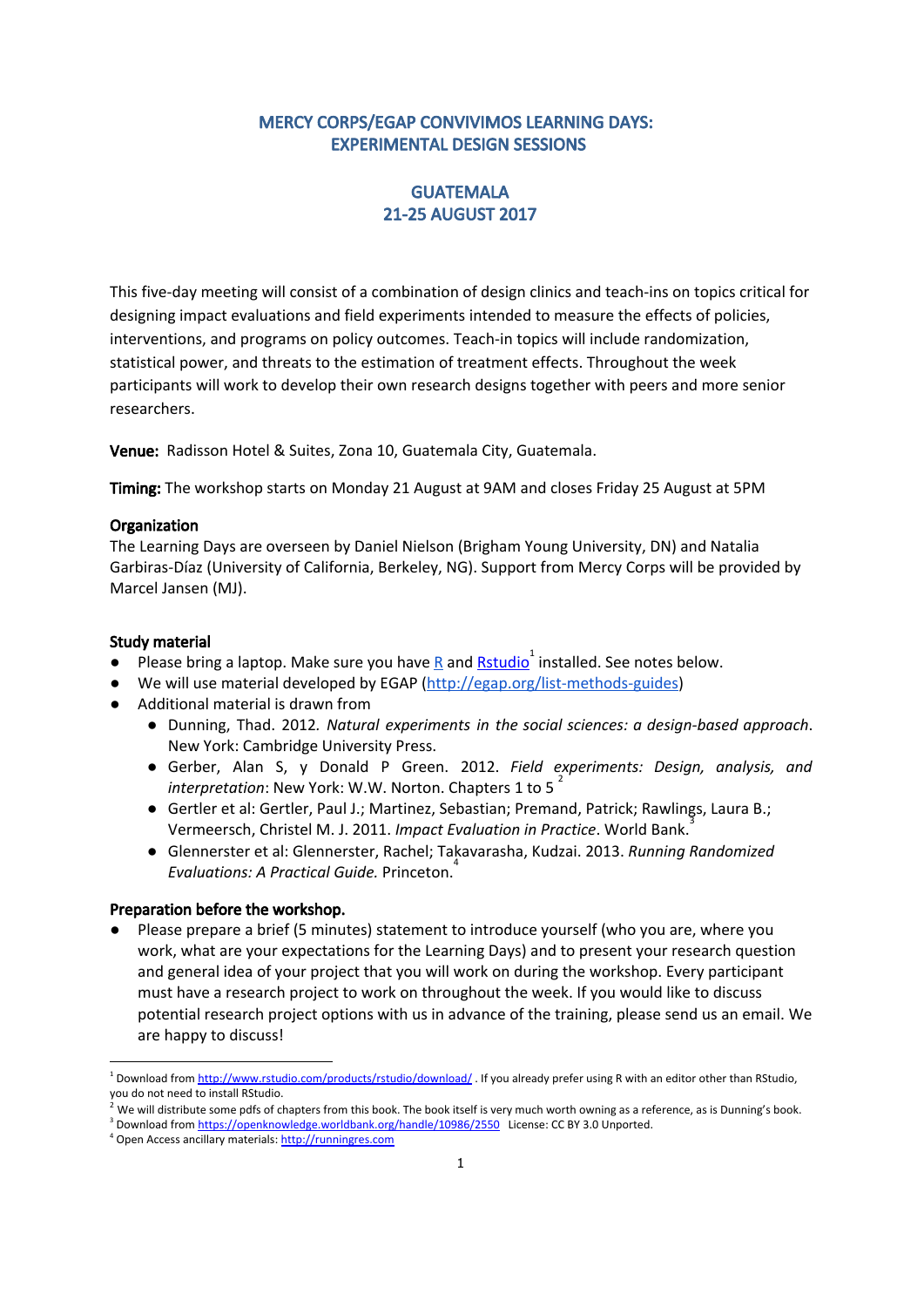- We ask that you download R and R Studio prior to the workshop. If you have difficulty downloading R, RStudio, or the packages, please email Natalia at [nataliagarbirasdiaz@berkeley.edu](mailto:nataliagarbirasdiaz@berkeley.edu) for assistance.
- Please familiarize yourself with R, the statistical program we will be using. Have a look at a free introduction to R from the Code School, which runs entirely through your browser [https://www.codeschool.com/courses/try-r.](https://www.codeschool.com/courses/try-r) In addition, please complete the first lecture from the online R Programming course organized by Johns Hopkins University: (i) go to coursera.org, (ii) create an account (this is free!), (iii) sign up for R Programming at Johns Hopkins University (instructor: Roger Peng) under the "Courses" tab (iv) read the materials and watch the videos. The videos from the first week are about 2.5 hours long total.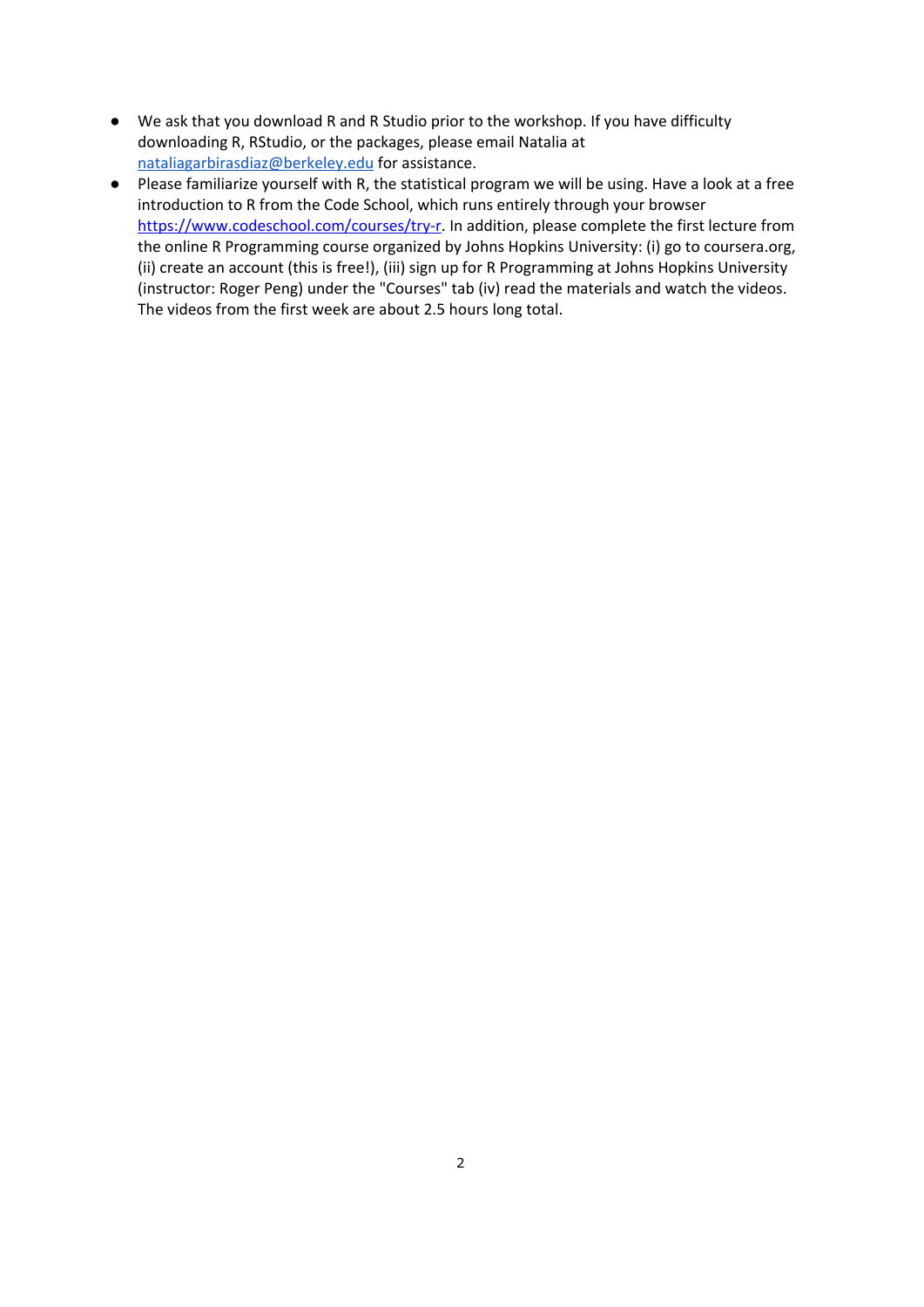# Learning Days Agenda

# Monday, 21 August 2017: Getting Started

## Morning: Introduction and causal inference

9-10:30AM: Welcome (MJ, DN)

- Introduction of group
- Introduction of EGAP (what is + types of projects)
- Introduction of Mercy Corps and Convivimos
- Objectives of Learning Days
- Expectations for collaboration: Ask questions (when you ask questions you are helping everyone, including the professors)! It is ok to sit or stand during lectures and discussions (just not in front of other people).
- Logistics

### 10:30-11AM: BREAK

11–1PM: Lecture 1: Causal inference (DN)

- Research questions: what are *X* and *Y*? What might it mean to say *X caused Y*?
- The potential outcomes framework and the fundamental problem of causal inference
- What do experiments have to do with causality?

### 1PM–2PM: LUNCH

### Afternoon: Research Design and Design Clinic

2:00–3:15PM: Design clinic: housekeeping (NG, all)

- Make sure you are set up with [R](http://www.r-project.org/)
- Hands-on session on simple statistics in R

3:15–4PM: Introduction to projects, assignment of projects for the week (MJ, DN)

4-4:30PM: BREAK

4:30-5PM: Introduce Research Design Form (NG)

5–5:30PM: Design clinic

- Break into groups
- Small Group discussions on research ideas: What are causal drivers and what are outcomes? What do we mean by "intervention"/X-->Y? Provide examples of interventions and work through identifying X & Y. By what "theory of change" or "causal mechanism" should the drivers influence the outcomes?

5:30–6PM: Recap

- Quick go around: what did you find useful? What would you like to hear more about?
- For tomorrow: think through 4 Convivimos projects and own interventions, come tomorrow with 1 to work on for the rest of the workshop.

### **Resources**

● 10 [strategies](http://egap.org/methods-guides/10-strategies-figuring-out-if-x-caused-y) for figuring out if X causes Y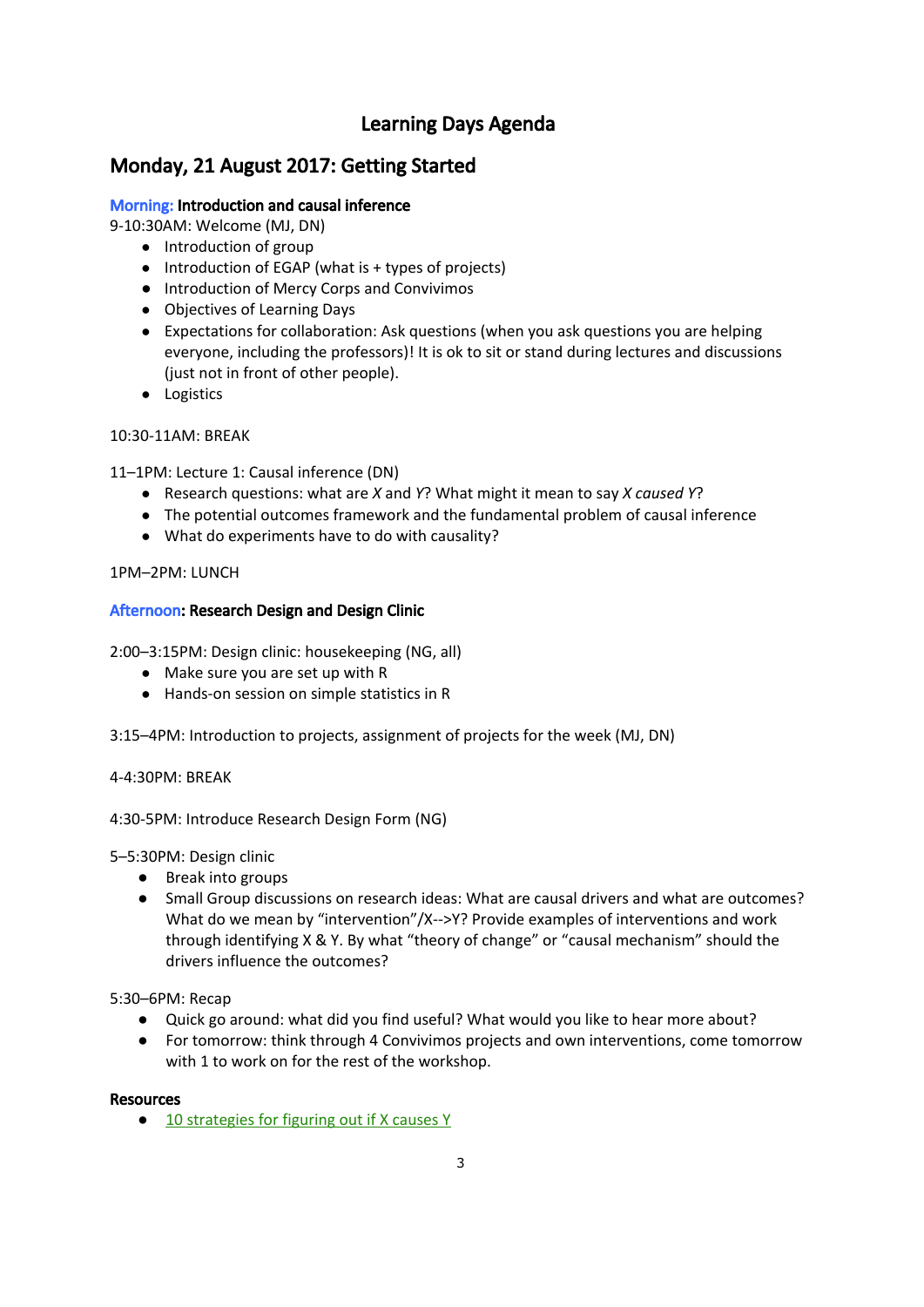- 10 things you need to know about causal [inference](http://egap.org/methods-guides/10-things-you-need-know-about-causal-inference)
- R: <http://www.r-project.org/>
- Day 1. Key Tools for Experimental Research Design and Analysis in R

# Tuesday, 22 August 2017: Identification and Randomization

### Morning: Randomization strategies

9-10AM: Day 1 Recap

● Everyone announce which project they will work on for the rest of the week

10–11:30AM: Lecture 2: Randomization (NG)

- Mechanics of replicable randomization
- Strategies for randomization: simple, clustered, factorial, intertemporal, block randomized (the idea of the power of a statistical test)
- Design: Encouragement, placebo, others

11:30-11:45AM: BREAK

11:45AM–12:30PM: Research presentation

● Dan Nielson: Shell Games project

12:30–1:30PM LUNCH

### Afternoon: Design Workshop

1:30-3:00PM: Experiment (NG)

3–4:15PM: Hands-on session on statistics and randomization in R (NG)

4:15-4:45PM: Design clinic: assignments and design form

- Work on research design form
- Focus on randomization strategies for each design

#### 4:45–5PM: Recap

- Recap
- Quick go around: what did you find useful? What would you like to hear more about?

### Resources

- 10 things you need to know about [randomization](http://egap.org/resources/guides/randomization/)
- Day 2. Key Tools for Experimental Research Design and Analysis in R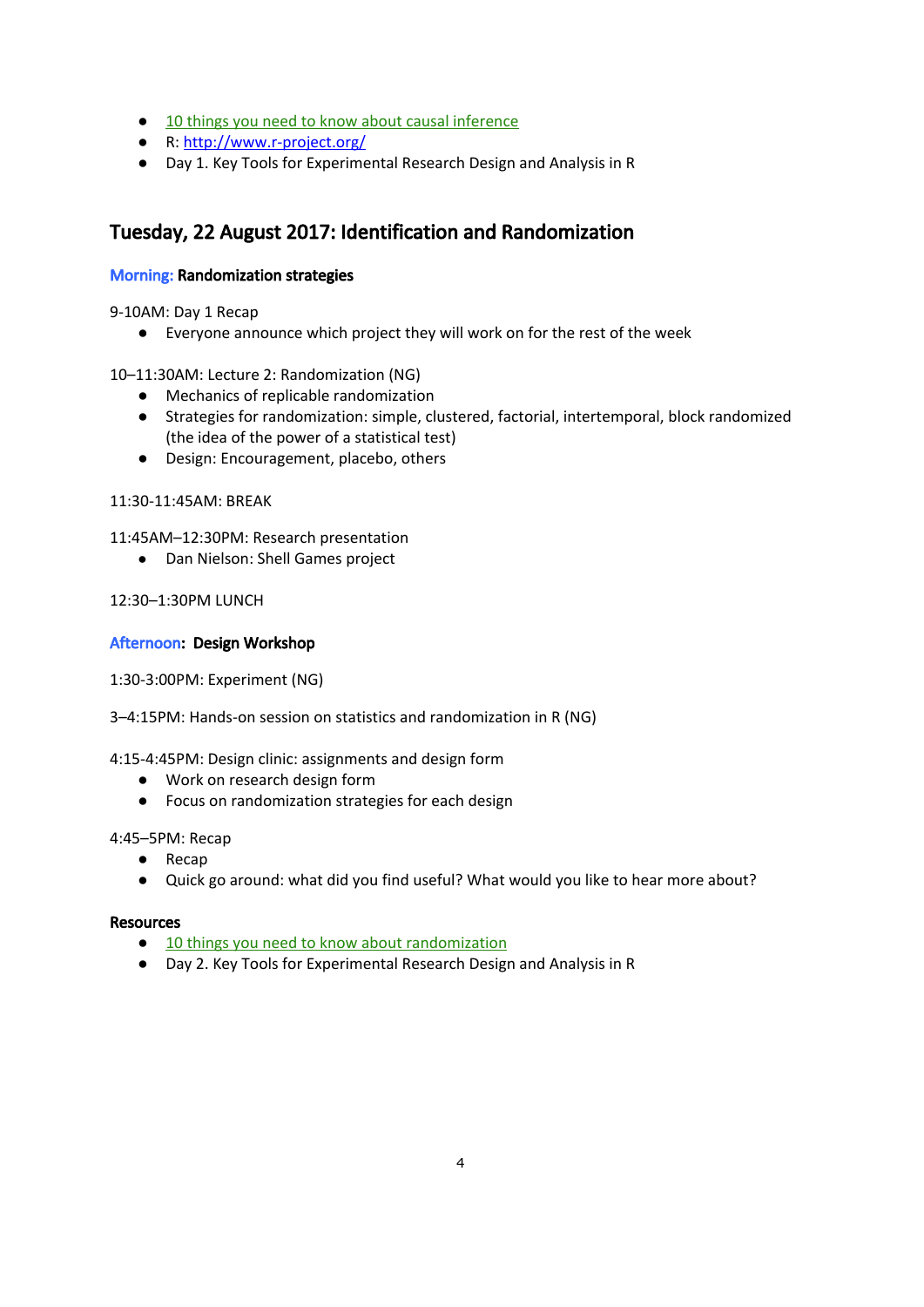# Wednesday, 23 August 2017: Estimation of Causal Effects and Statistical Power

## Morning: Hypothesis testing and Estimation and Testing of Causal Effects

9–9:30AM: Day 1 & 2 Recap

- Convivimos Research APS Discussion
- Checking in

9:30–11AM: What is a hypothesis test for a randomized experiment? (DN)

- Fisher's test of the sharp null hypothesis of no effects and relationship with large sample tests
- ATE: Variance, standard errors, p-values, confidence intervals, sampling distributions

### 11-11:15AM: BREAK

11:15AM-12:30PM: Group R session: hypothesis testing and estimation (NG)

● Focus on strategy for hypothesis testing and estimation in R

12:30-1PM: Work on research design form

- Meet one-on-one with Dan/Natalia
- Feedback and questions
- Work on research design

### 1–2PM LUNCH

### Afternoon: Power Analysis and Design Workshop

2-3:35PM: Power (NG)

- What it is, relation to sample size, dispersion, standard methods, simulations
- Group R session: power

### 3:35-3:50PM: BREAK

3:50-4:30PM: Work on research design form

- Meet one-on-one with Dan/Natalia
- Feedback and questions
- Work on research design

4:30-4:45PM: Recap

- Recap
- Quick go around: what did you find useful? What would you like to hear more about?

4:45-5:?PM: Continue working on designs

#### **Resources**

- 10 things you should know about the local average [treatment](http://egap.org/methods-guides/10-things-you-need-know-about-local-average-treatment-effect) effect
- 10 things you need to know about [spillovers](http://egap.org/methods-guides/10-things-you-need-know-about-spillovers)
- <https://egap.shinyapps.io/spillover-app/>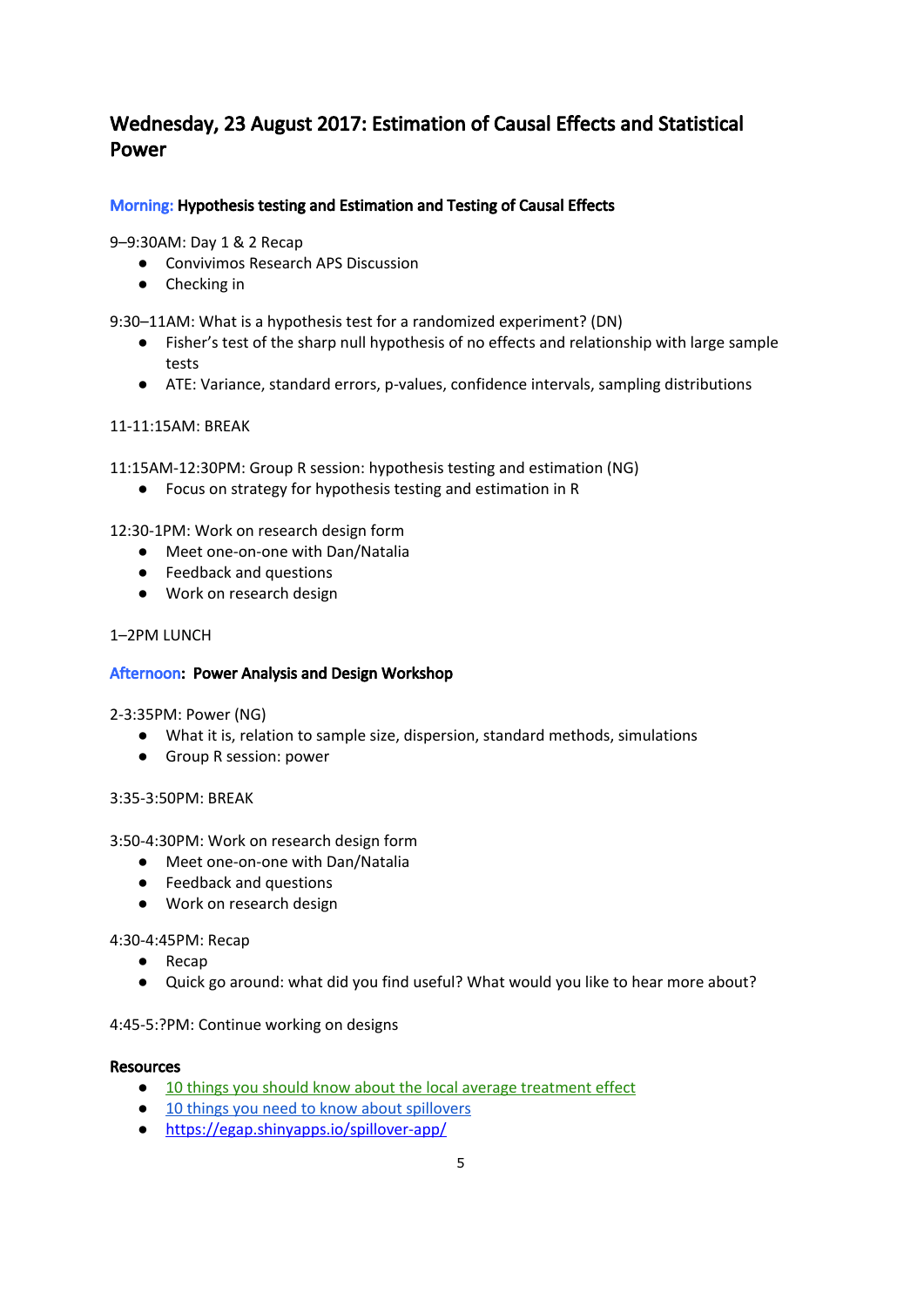● Day 3. Key Tools for Experimental Research Design and Analysis in R

# Thursday, 24 August 2017: Threats to Causal Inference

### Morning Threats to Inference

9:00–9:20AM: Reflections & Discussion of topics for Friday afternoon

9:20–10:20AM: Threats to inferences (What can go wrong?) (DN, NG)

● Partial compliance: LATE and ITT

### 10:20-10:35AM: BREAK

10:35AM–1PM: Design work

- Feedback and questions
- Work on research design

1PM–2PM LUNCH

### Afternoon: Research presentation and Design Workshop

2-3PM: Threats to causal inference (NG)

● Spillovers & Attrition & Mediation

### 3-3:15PM: BREAK

3:15-5PM: Lessons from the field & other topics

- How to do good experiments with limited financial resources
- Ethics/IRB (working with minors, only treating a subset)
- Working with implementing partners
- Walking through the full study timeline
- Baseline/midline/endline
- Data collection: paper-based vs. PDAs/tablets
- Enumerators
- Transparency (pre-analysis plans)

5-7PM: Design clinic (optional)

- Feedback and questions
- Revise research designs
- Prepare Presentations

7:00PM: Celebratory dinner

● Radisson Hotel & Suites

### **Resources**

- 10 things you need to know about [statistical](http://egap.org/methods-guides/10-things-you-need-know-about-statistical-power) power
- 10 things you need to know about covariate [adjustment](http://egap.org/methods-guides/10-things-know-about-covariate-adjustment)
- 10 things you need to know about multiple [comparisons](http://egap.org/methods-guides/10-things-you-need-know-about-multiple-comparisons)
- [https://egap.shinyapps.io/Power\\_Calculator/](https://egap.shinyapps.io/Power_Calculator/)